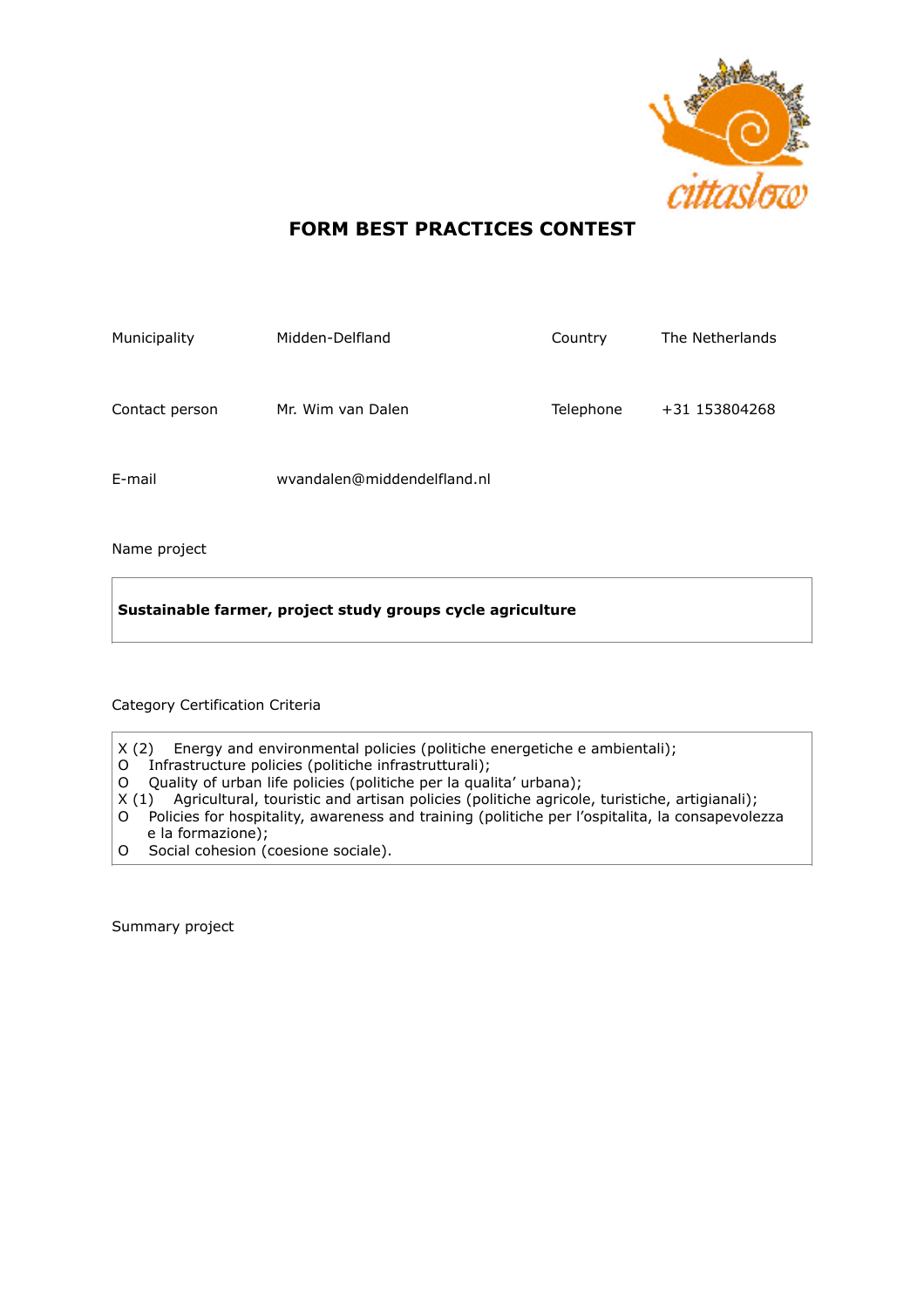

The project cycle agriculture contains all parts of operational business from the farmer. It is an important part from the project 'sustainable farmer'. The municipality was commissioned by the province and ministry executor of this project. The municipality is working closely together with the organization of the farmers representatives.

This part of the project consists of three study groups of 10 participants each. The study groups are:

- Animal welfare (healthy cows)
- Healthy soil and grass
- Strategic entrepreneurship and economy

These study groups will be guided and supported by academic staff of universities. Practical experiments are performed on the farms. All results are available for scientific research and publications.

#### *Animal welfare*

The goal is to improve animal utilization and reduce the use of antibiotics. The results are more resilient cows and a higher production of milk. Nutrition, welfare / housing and breeding are the topics. Farmers work on this goals in theory and practice.

#### *Healthy soil and grass*

The aim is to improve the soil utilization.

Farmers works on building a healthy soil. Fertilizer, rooting, organic matter, soil biota, soil chemistry, hydrology and structural improvement are the topics they working on in theory and practice.

### *Strategic entrepreneurship and economy*

The goal is to make choices that suit to the farmer and his farm and to improve the strength of the area/region. Farmers works on strengthening their entrepreneurial strength. Dilemmas are discussed. Farmers develop their own business strategy and long-term vision (a stable line) further. Sharing business figures, dreams, successes and setbacks is essential for this study group. The participants are responsible for completing economic data on a web tool that is developed by LBI (Louis Bolk Institute <http://www.louisbolk.org/>(English website).

Goal project

The aim of the project is to ensure that farmers (milk producers) can continue to operate ecological and on a small scale.

Second goal is to generate information that can be use by farmers in other regions and countries.

#### Result project

This part of the project is started October 2013. Project duration is four years. The farmer receives a certificate yearly. The certificate contains a score on five indicators. Quality of air (ammonia (NH3) per 1.000 kilo milk), quality of water (Nitrogen (N) surplus per hectare), quality of soil (Phosphor (P) surplus per hectare), climate (carbon dioxide (CO2) per equivalent of milk and footprint (%food unit of milk produced).

Revenue from the first year is a reduction of operating costs. At the same time there is an improvement of environmental scores.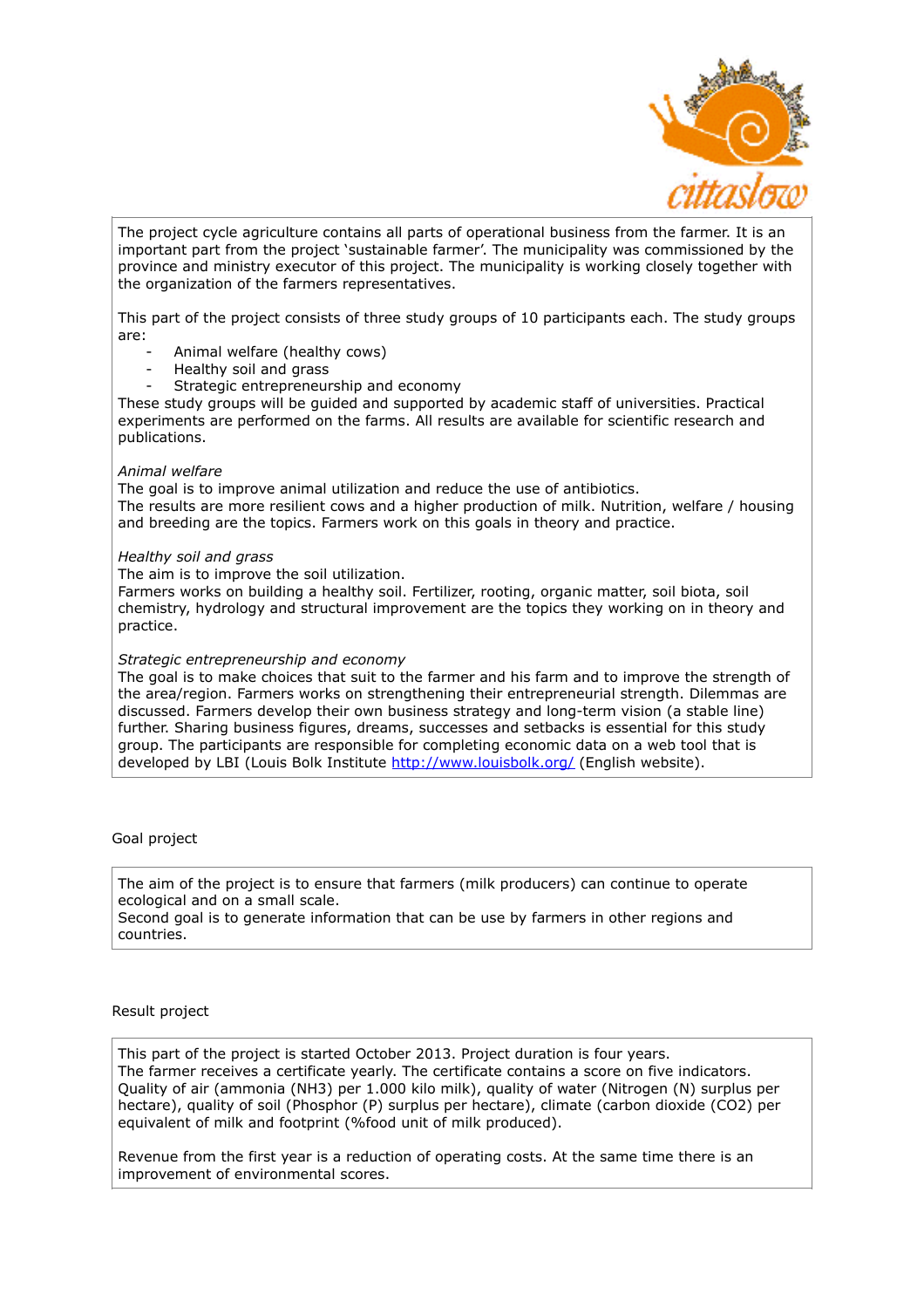

Finance (costs and benefits)

The costs for this project of four years are  $\epsilon$  500.000,-. The farmers receive compensation for their work on average  $\epsilon$  3.000,-. In addition, there is an increase of the company costs by the farmers.

Staff (time use and saving)

Staff time using is about 200 hours each year of the project. A part of these hours is necessary for the European approval of the compensation for farmers.

Additional information (if necessarily)

Recycled Agriculture is a form of sustainable agriculture where the circuit is closed substances. This means that all substances away from agriculture in an area be brought back into the area. The amount of substances that leave an area, such as nitrates should therefore end up back in the area. Use is made of the available resources and the farmer in the most efficient way possible trying to keep. Equal the outflow and inflow of these resources. Research by Wageningen University and Research Centre shows that cycle agriculture ensures a lower concentration of nitrates in groundwater due to the outflow of nitrogen is reduced to the plot where agriculture is applied.

Recycled Agriculture has the advantage that the emission of nitrogen oxides (N2, N2O and NOx) in the air decreased by twenty percent compared to traditional farming under dry conditions. The leaching of NO3 in groundwater investigation, acting in accordance with thirty percent. A disadvantage is that there are scattered at a recycling agricultural livestock manure on the land, which is contrary to various policies. These different types of policies are spread across various administrations, including Brussels. The reduction in emissions is only noticeable on a small scale and not over a larger area. Want to have a greater effect on the level, several actors are needed who are willing to work. Recycled Agriculture can offer returns higher for small-scale farmers. Recycle Agriculture ensures better balance, according to the people planet profit model.

Link website:

Dutch website with information about cycle agriculture:

<http://www.boerenverstand.org/kringloop/>

Dutch website from the project:

<http://www.boerinmiddendelfland.nl/>